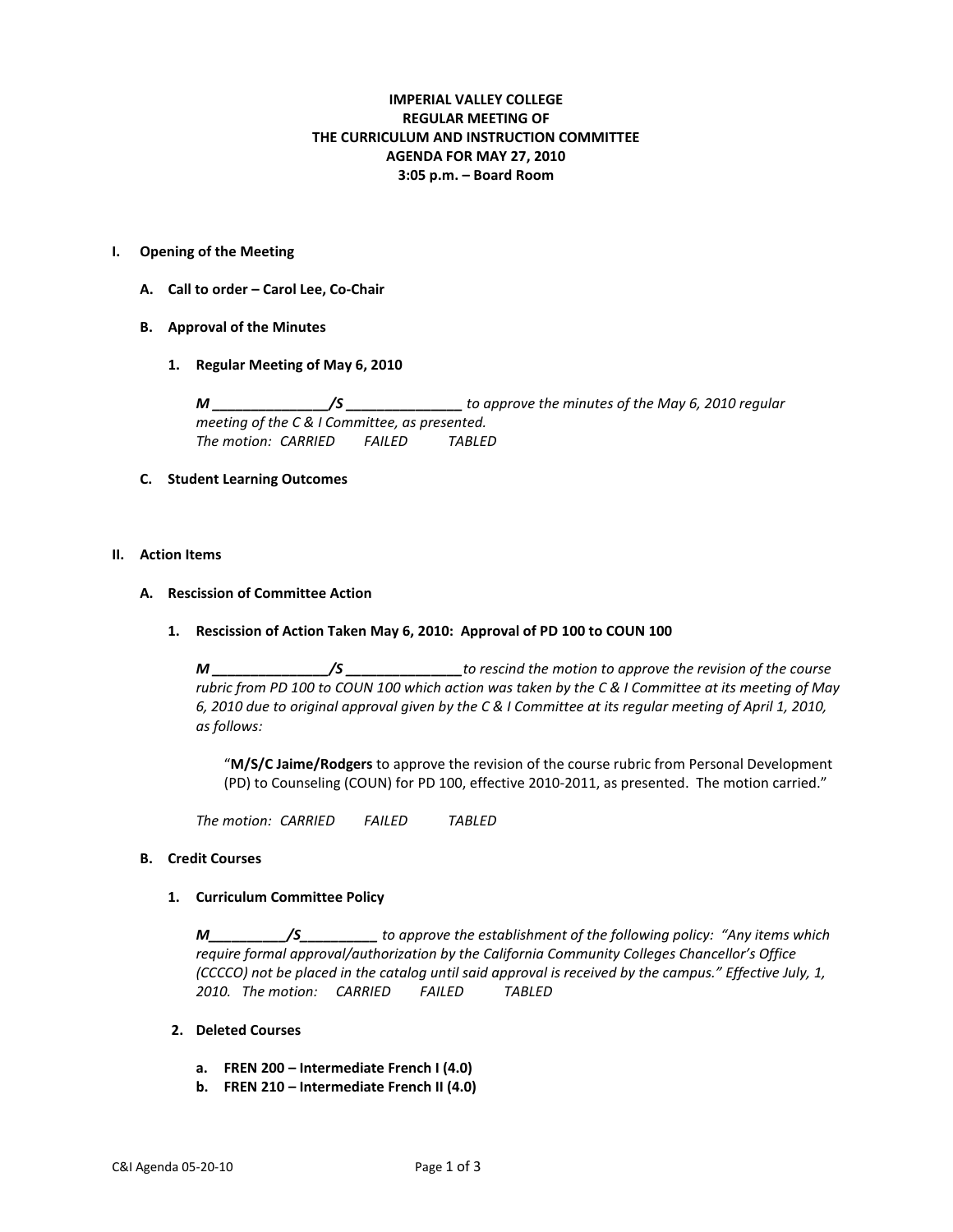*M\_\_\_\_\_\_\_\_\_\_\_\_\_\_\_/S\_\_\_\_\_\_\_\_\_\_\_\_\_\_\_ to approve the deletion of FREN 200 and FREN 210, effective 2010-2011, as presented. The motion: CARRIED FAILED TABLED*

*(These courses were approved with revision to the units from 4 to 5 at the March 4, 2010 C&I meeting. Courses should have been replaced not revised. New courses below.)*

## **3. Revised Courses**

## **a. COUN 100 – Personal and Career Development (3.0)**

*M\_\_\_\_\_\_\_\_\_\_\_\_\_/S\_\_\_\_\_\_\_\_\_\_\_\_ to approve the revision to the course description, outline of record, and textbooks for COUN 100, effective 2010-2011, as presented. The motion: CARRIED FAILED TABLED*

## **4. New Courses**

- **a. BLDC 115 – Energy Fundamentals (3.0)**
- **b. BLDC 155 – Solar Thermal and Water Efficiency (3.0)**
- **c. BLDC 175 – Home Performance Retrofits (3.0)**

*M\_\_\_\_\_\_\_\_\_\_\_\_\_/S\_\_\_\_\_\_\_\_\_\_\_\_ to approve the addition of BLDC 115, BLDC 155, and BLDC 175, to the credit curriculum, effective 2010-2011, as presented. The motion: CARRIED FAILED TABLED*

## **d. FREN 198 – Directed Study in French (1.0-3.0)**

*M\_\_\_\_\_\_\_\_\_\_\_\_\_/S\_\_\_\_\_\_\_\_\_\_\_\_ to approve the addition of FREN 198 for 1-3 units, to the credit curriculum, effective 2010-2011, as presented. The motion: CARRIED FAILED TABLED*

## **e. FREN 201 – Intermediate French I (5.0)**

## **f. FREN 211 – Intermediate French II (5.0)**

*M\_\_\_\_\_\_\_\_\_\_\_\_\_/S\_\_\_\_\_\_\_\_\_\_\_\_ to approve the addition of FREN 201 and FREN 211, to the credit curriculum, effective 2010-2011, as presented. The motion: CARRIED FAILED TABLED*

### **g. SPCH 130 – Critical Thinking in Small Groups (3.0)**

*M\_\_\_\_\_\_\_\_\_\_\_\_\_/S\_\_\_\_\_\_\_\_\_\_\_\_ to approve the addition of SPCH 130 to the credit curriculum, effective 2010-2011, as presented. The motion: CARRIED FAILED TABLED*

### **C. Majors and Certificates**

- **1. Revised Major**
	- **a. French Major**

*M \_\_\_\_\_\_\_\_\_\_\_/S\_\_\_\_\_\_\_\_\_\_\_\_\_ to approve the revision of the French Major to delete FREN 200 (4) and FREN 210 (4) and include FREN 201 (5) and FREN 211 (5) as required courses, effective 2010-2011, as presented. The motion: CARRIED FAILED TABLED*